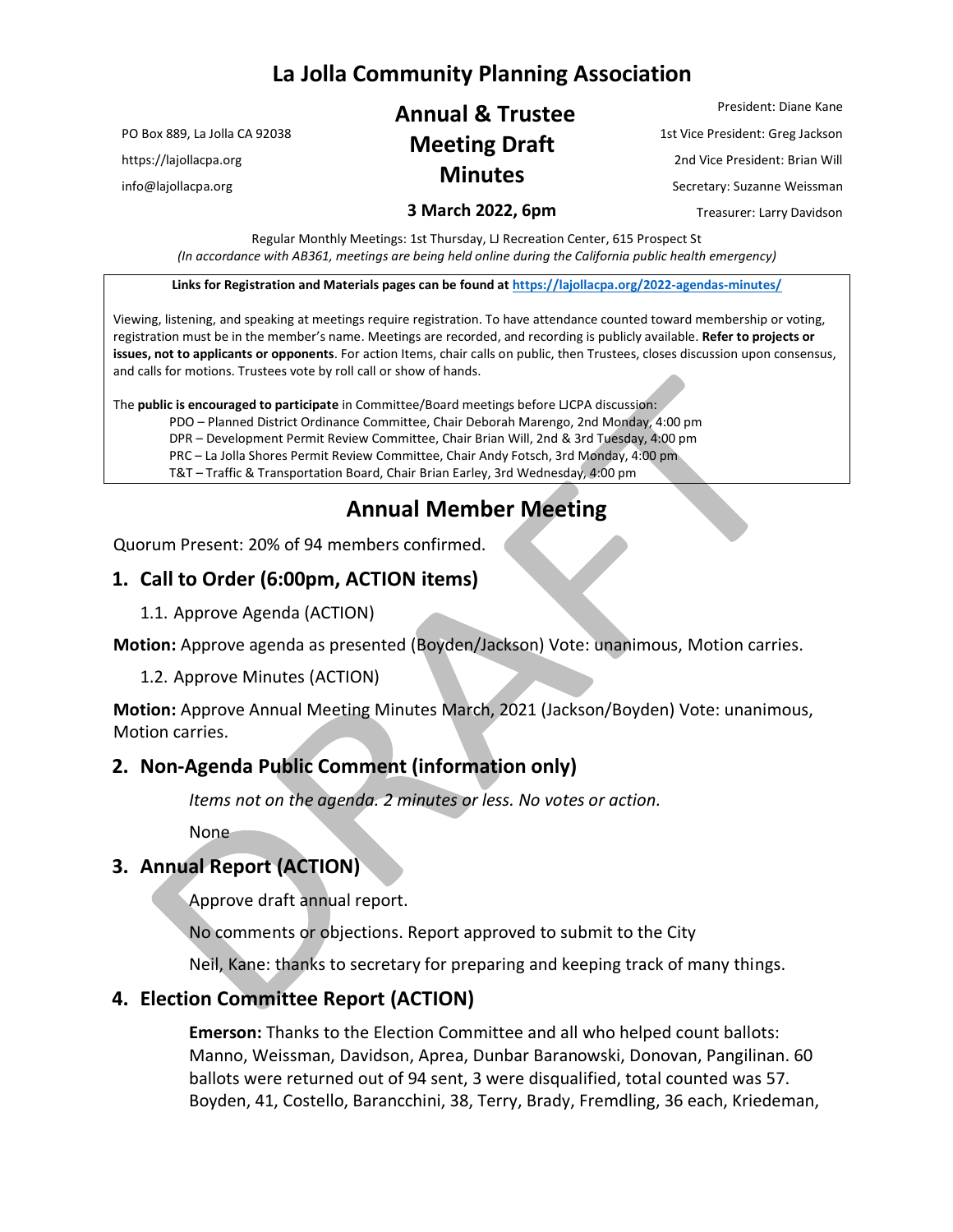*Page 2 of 11*

33, 5 write ins. New trustees will be Boyden, Costello, Barancchini, Terry, Brady, Fremdling. Shannon's term will be up in July making that seat up for election. Costello's term ends in December so that seat will be added to next year's ballot. There are 10 days to contest the election; if no objections the ballots will be destroyed.

**Kane:** Thanks to election committee for hard work under difficult circumstances; I urge everyone in the community to get involved with this organization. Many committee appointments will be available for anyone interested to get involved as we encourage diversity in the group. Thanks to retiring trustees who were termed out or declined to serve for their service to the community, Courtney, Ish, Neil.

I have tried to reach out to other organizations in La Jolla to work together and speak with unified voice. As representative for LJ in various City organizations I have heard frequently that La Jollans are old, privileged, wealthy and whiney. We are whiney because we contribute 20% of the City budget in our taxes and we are only 3% of the population. We are not getting respect or thanks for our contribution. We have looked at some of the infrastructure deficits and see that we are not getting our fair share of public resources. Our infrastructure is old; I hear from the community that they are dismayed that our community is in such poor disrepair. A committee was formed about 18 months ago to look at public right of way allocation to LJ. I have sent the following email to the Community Leaders: *"Please make space on your March agendas for a 20-minute presentation/discussion of the long-awaited draft Streetscape Enhancement Plan. This plan has been prepared by the ad hoc La Jolla Community Association Village Visioning Committee. This committee has been assessing how to improve traffic flow, parking availability, sidewalk comfort, street tree coordination and overall aesthetics of the Public Right of Way in LJ. The committee is excited to share its work with La Jollans. We would like your feedback and support for future capital improvement project priorities, grant funding, and future implementation. We have been advised to add this work to our Community Plan and are pursuing measures with City staff to do so. We are hoping to roll this out during March and anticipating it will be back to this body for approval in April and look forward to adding it to our community Plan as a gift to the community. I want to thank the members of the Visioning Committee who have been giving us pro bono expertise over the last year and half: Trace Wilson, Andy Fotsch, John Shannon, Patrick Ahern, Jodi Rudick, Brian Will. "*

We have taken this to Enhance La Jolla who we hope will be a partner. We have also discussed it with our Councilmember, Joe LaCava, with our congressional representative, Scott Peters, and Senator Toni Atkins staff and are making arrangements to meet with Supervisor, Terra Lawson-Remer, and the Mayor. We are pursuing the political route to access some of the infrastructure funding from Washington and looking at other opportunities for funding. I want the members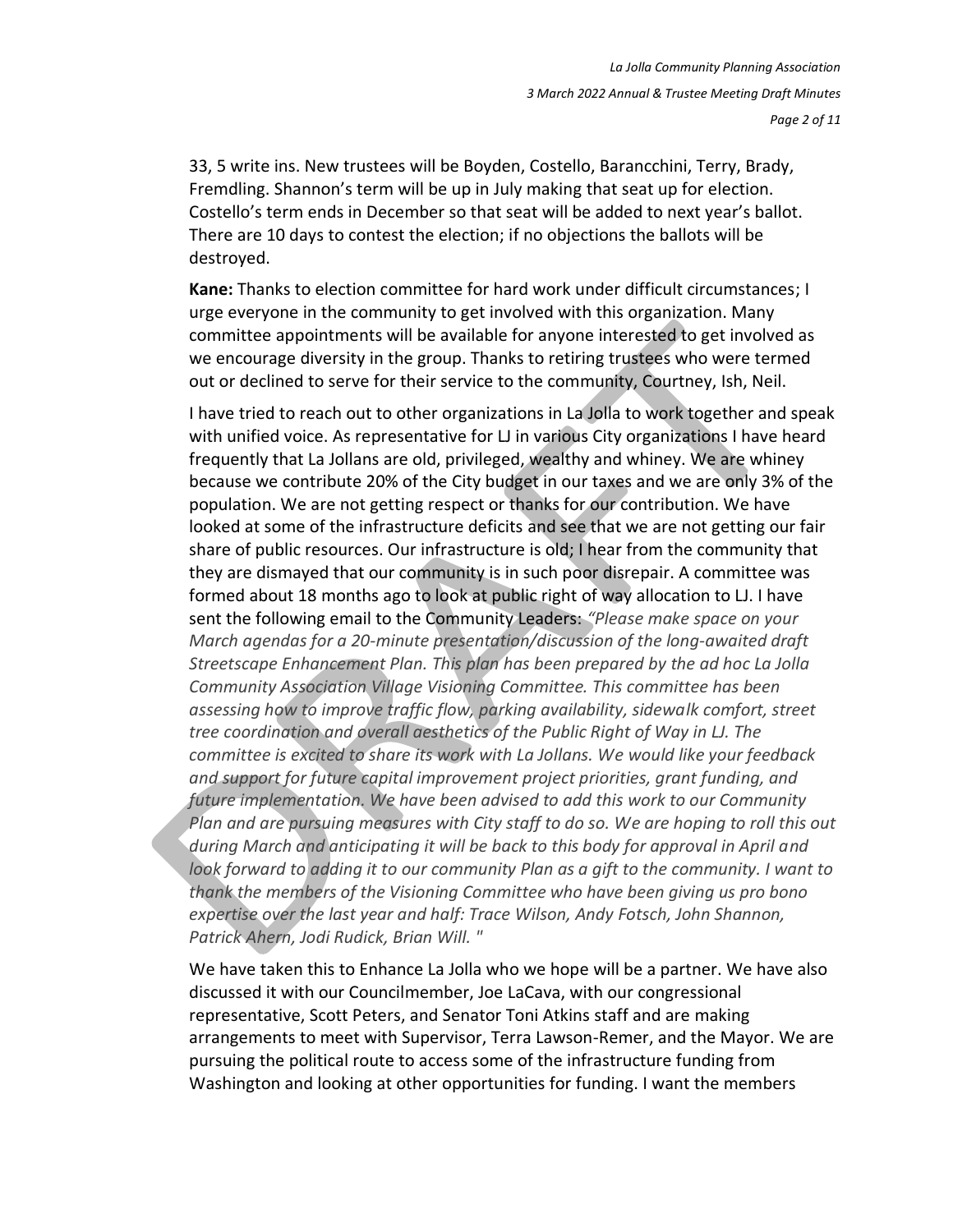know what we are doing regarding planning and improving LJ on your behalf. We appreciate your support and input.

#### **5. Adjourn to next meeting: 6:27**

2 March 2023

## **Regular Trustee Meeting**

**Quorum Present:** Ahern, Boyden, Costello, Courtney, Hostomska, Ish, Jackson, Kane, Manno, Neil, Rasmussen, Rudick, Shannon, Steck, Weiss, Weissman. **Absent**: Davidson, Will.

### **1 Call to Order (6:27pm, ACTION items)**

1.1, Approve Agenda (ACTION)

**Motion:** Approve agenda (Jackson/Steck) **Vote**: Unanimous, Motion carries.

#### 1.2**.** Approve Minutes (ACTION)

**Neil:** add additional text under item 4.3 that 1851 Spindrift was pulled by applicant after agenda was published. This will make the minutes clear when reviewing later. **Emerson:** Applicant pulled this item in February to re-review in March.

**Motion:** Approve minutes as corrected (Neil/Boyden) **Vote:** Unanimous, Motion carries.

## **2. Non-Agenda Public Comment (information only)**

*Items not on the agenda. 2 minutes or less. No votes or action.*

**Carol Archibald:** Regarding article in LI Light and UT accusing Sierra Club Docents at Point La Jolla of yelling, grabbing and other incivilities. We never grabbed anyone in our role as docents and yell only regarding masks. Docents educate visitors to not get close to sea lions for their own safety as these animals can bite, lunge, and chase them; disturbing animals is against Marine Mammal Protection Act. We have concern for the safety of the sea lions as well. We do not want to police only to educate.

 The City's Coastal Development Plan for the closure dates of the sea lion rookery from May 25 through Sept. 15, is not workable and does not meet the requirement and purpose of the closure to protect the sea lions, moms and pups, from human interactions and public safety. Typically, sea lion pupping season begins in early May and concludes in October. Closure dates must be based on scientific evidence from May 1 through Oct.31.

**Robin Davidoff:** This is the only sea lion rookery on the west coast of California and is unique wildlife experience for people coming to see the sea lions. Also park equity for people who can't afford to go to the Zoo. Great tourist attractions that generate revenue for LJ. There has been vandalism targeted to the sea lions and to our group. Signs have been ripped off and thrown into the marine preserve leaching chemicals,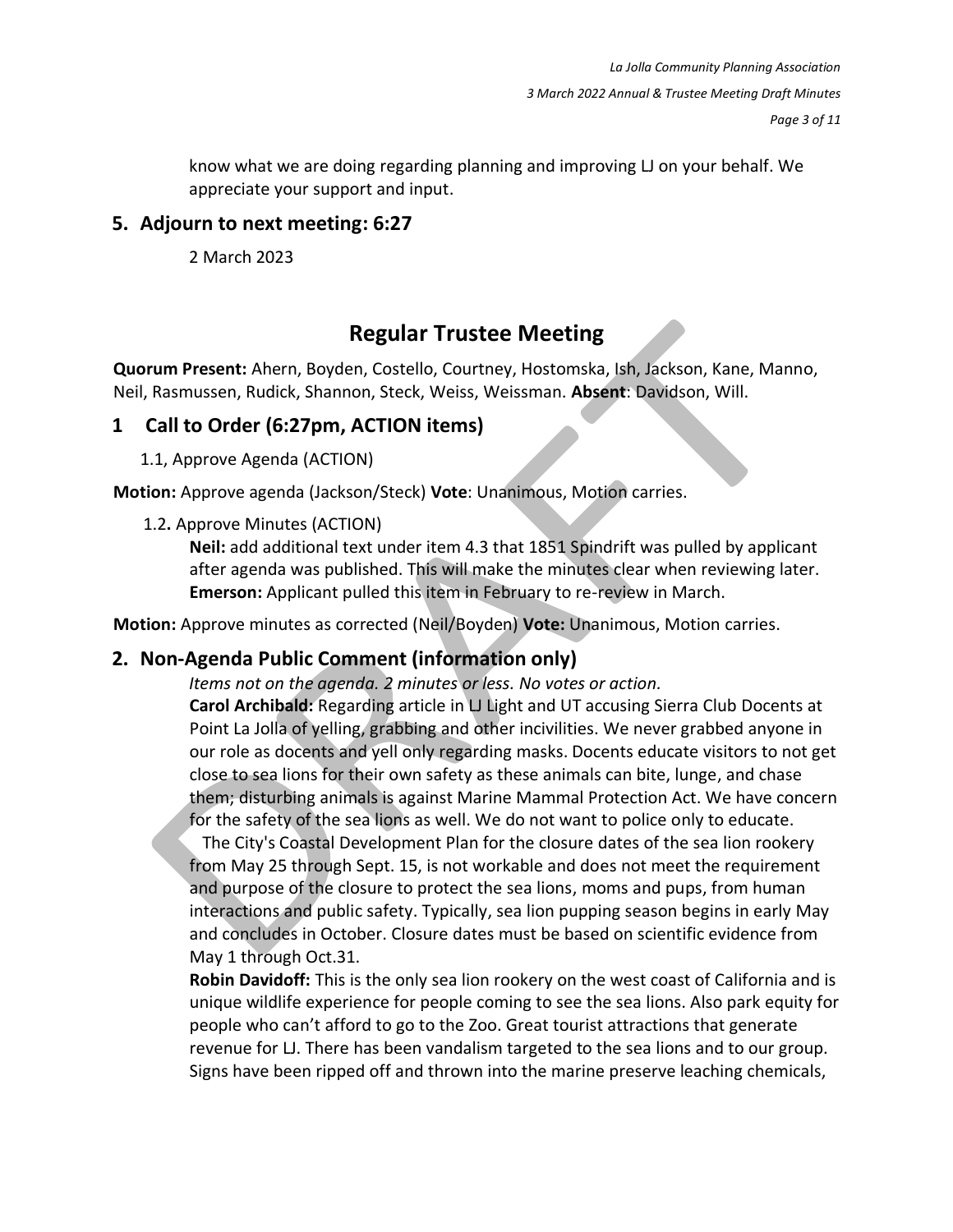signs have been stolen and replaced several times. Please ask our opposition to be civil.

**Jim Fitzgerald:** Thank you to Phil Merten for his persistent effort to hold the City accountable for enforcing the Municipal Code dealing with that project at 1011 Muirlands Vista Way. That structure should not be built, and we should be grateful for his efforts.

**Carol Toye:** Volunteer Docents are given training to encourage safe viewing by staying behind the City provided signs or on the sidewalks. On weekends there are 300 people per hour with few rangers present requiring crowd control which is not the job of the docents. We ask that you ask the City to assign rangers to the area. Too few rangers were allocated during last year's budget. This would avoid the confrontation that occurred last weekend and is in everyone's interest.

**Phil Merten:** The City refuses to enforce the Municipal Code regarding the building at 1011 Muirlands Vista Way.

**Paul Emus**: I am a member of the Sierra Club Photo section. I have been helping with my drone photos showing the seals to do a count. A photo was shown of Boomer Beach showing impossibility of sectioning off the beach for public on one side and seals on the other.

## **3. Consent Agenda (consolidated ACTION item)**

The Consent Agenda enables LJCPA unanimously to ratify recommendations from joint Committees or Boards that findings CAN or CANNOT be made. Those recommendations become LJCPA's. The public may comment on consent items, but there is no presentation or debate. Anyone may request a consent item be pulled for full discussion by LJCPA at a subsequent meeting.

#### 3.1. 7116 Vista del Mar (691944, Marengo)

(Process 2) Substantial Conformance Review for a modification to existing jacuzzi and landscape on a site with a two-story, 3,463 square-foot single family residence approve per CDP No. 6794 (PTS 4116). The site is located at 7116 Vista del Mar in the RS-1-7 zone, Coastal (Appealable) Overlay Zone, Coastal Height Limit, Sensitive Coastal Resources, in the La Jolla Community Plan. CD 1.

• **DPR 2/8: findings CAN be made, 5-0-1**

#### 3.2. 5648 La Jolla Hermosa Av (696584, Leon)

(Process 2) Coastal Development Permit to maintain an unpermitted 511 square foot Accessory Dwelling Unit (ADU), on a site with an existing 2,145 square foot singlefamily residence, located at 5648 La Jolla Hermosa Avenue. The 0.13-acre site is in the RS-1-7 and Coastal Overlay (Non-Appealable) zone within the La Jolla Community Plan area, in Council District 1.

#### • **DPR 2/8: findings CAN be made, 6-0-1**

3.3. 7104 Olivetas Av (696234, Paola)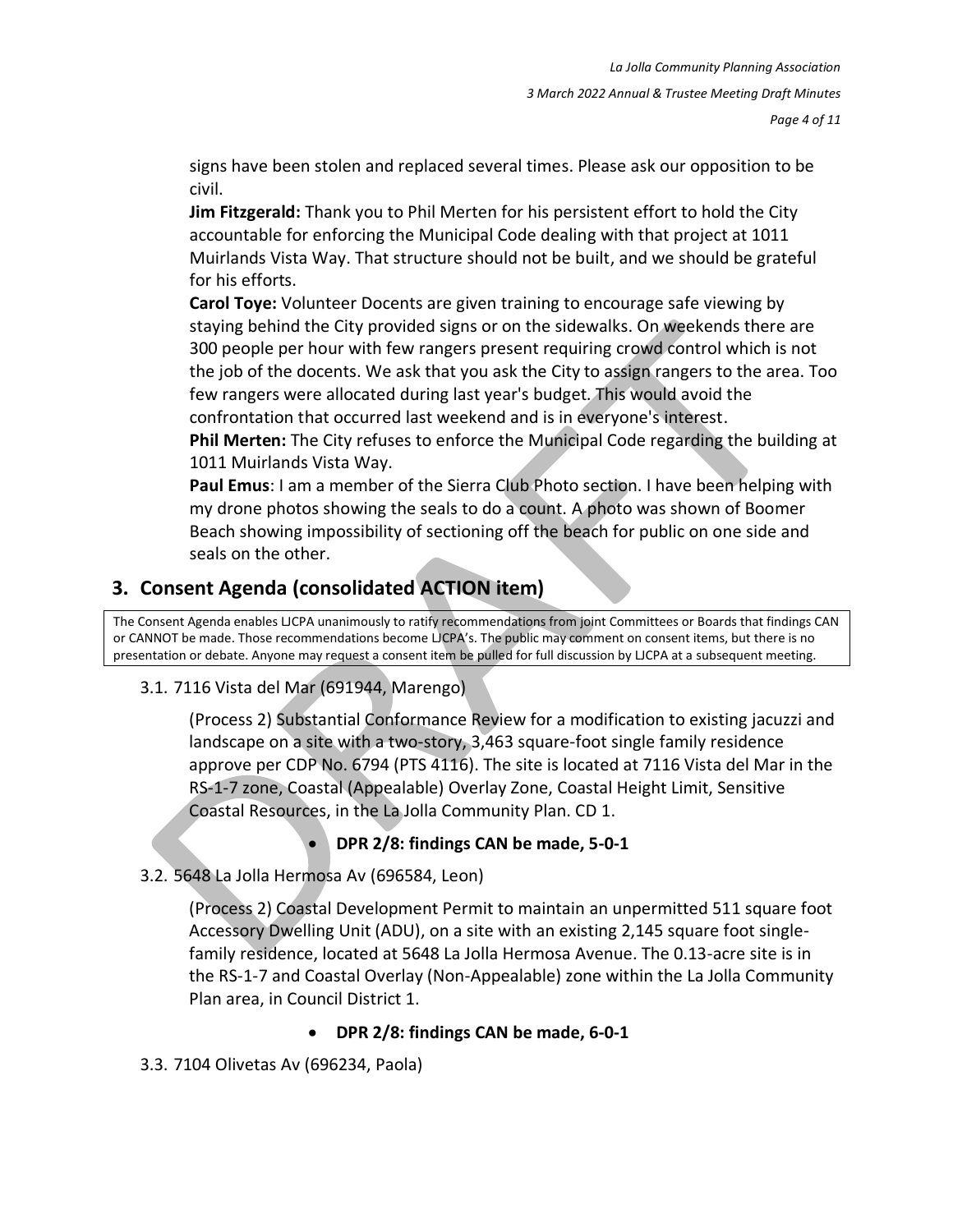*Page 5 of 11*

(Process 2) Coastal Development Permit for demolition of existing residence and construction of a new 3,983 s.f. two-story single family residence, located at 7104 Olivetas Avenue. The 0.16-acre site is in the RS-1-7 and Coastal Overlay zone (Non-Appealable Area 2) within the La Jolla Community Plan area. Council District 1.

#### • **DPR 2/15: findings CAN be made, 5-0-1**

**3.4.** Street Closure Indian Wedding Procession (Jefferson**) Pulled for full discussion at subsequent meeting.**

Proposed for Monday, May 30th, the "Baraat" will be part of a cultural (Indian) wedding ceremony, the procession will start at the intersection of Coast Blvd. and Girard Ave. and will end at the main entrance of La Valencia Hotel (on Prospect St). Total event time is estimated at one (1) hour.

#### • **T&T 2/16: APPROVE, 8-0-0**

#### 3.5. End of Summer Four Mile Run (Goodenough)

Proposed for Sunday, September 18th the annual race/walk event takes place along La Jolla Blvd. starting on Prospect ending in Pacific Beach. Benefitting San Diego public schools.

### • **T&T 2/16: APPROVE, 8-0-0**

#### 3.6. La Jolla Half Marathon (Calame)

Proposed for Saturday, April 16, 2022, Request for Temporary Street Closures and No Parking in conjunction with this annual race.

## • **T&T 2/16: APPROVE, 8-0-0**

#### **3.7.** 1851 Spindrift (693529, Duke) **Pulled for full discussion at subsequent meeting**

(Process 3) Site Development Permit and Coastal Development Permit to demolish an existing 1,863-sf single family residence with garage and construct a two-story, 2,924 sf single family residence and 500-sf garage with 302-sf ADU above garage at 1851 Spindrift Drive. The 0.10-acre site is in the LJSPD-SF zone and the Coastal (App & Non-App) Overlay zone within the La Jolla Community Plan area, and Council District 1.

• **PRC 2/22: findings CAN be made, 4-1-1**

#### 3.8. 2382 Via Capri Ct (647594, Diamond) **Pulled for full discussion at subsequent meeting.**

Combination building permit for a new two story single dwelling unit. LJSPD-SF. Costal: N-APP-2. Brush Management. Transit Priority Area. Geo Haz 22. Geologic Hazard Category 12. SD Unified. CDP# 1012109 SDP#1314584

• **PRC 2/22: findings CAN be made, 4-1-1**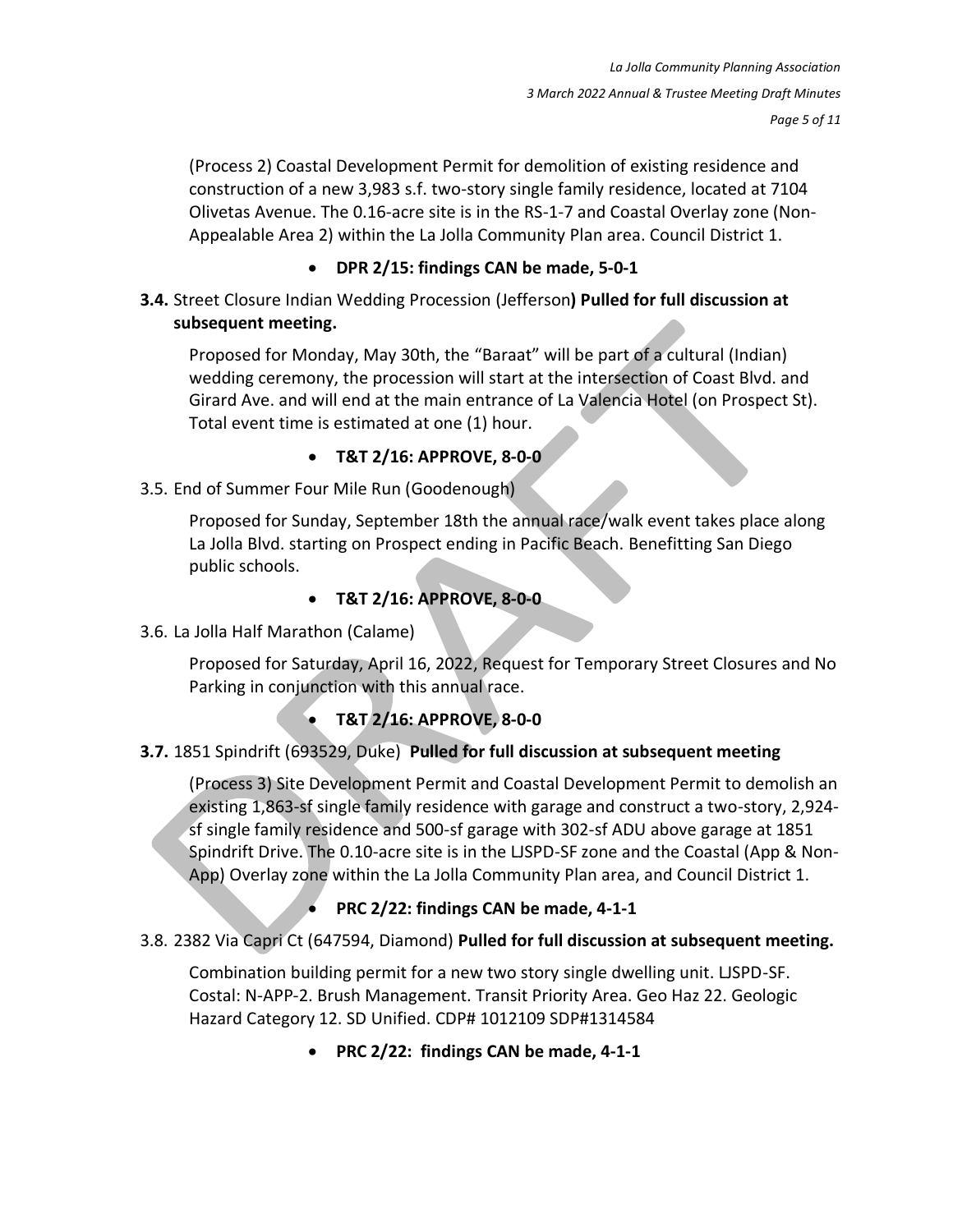**Motion:** Approve items 3.1, 3.2, 3.3, 3.5, 3.6. (Jackson/Boyden) **Vote:** Unanimous, Motion carries

## **4. Elected Officials, Agencies & Other Entity Representatives**

4.1. Council 1 (LaCava): Steve Hadley, 619-236-6611, [srhadley@sandiego.gov](mailto:srhadley@sandiego.gov)

**Hadley:** Short term rental ordinance will be heard at Coastal Commission Wed. March 9, item 14F. Spaces as Places will be heard sometime in April. Vending Ordinance will be implemented outside of the Coastal Zone June 1. Added amendment by Joe LaCava was inclusion of Coast Blvd from Cuvier to Jenner as a year-round prohibited area and board walk at Scripps Park. We don't have a date for Coastal Commission hearing of this ordinance.

**Kane:** When will the recent amendment to the Municipal Code that adds the Citywide FAR provisions to the La Jolla SPDO take effect? Does the CC have to act on it?

Pangilinan: It won't go into effect until the CC certifies those amendments to the local coastal program. The planning dept staff is in process of submitting those amendments to the CC to approve. Inside the Coastal Zone the CC has jurisdiction. **Boyden:** Part of the area covered by the LJSPDO is outside the Coastal Zone, i.e. La Jolla Shores Heights, so those amendments will take effect for a Site Development Permit that doesn't require a Coastal Development Permit.

Further discussion by Courtney, Neil, Emerson, Kane regarding the public process of submitting the amendment to City and the City's long and public process of noticing and vetting the code update amendments.

- 4.2. SD Mayor's Office (Gloria): Matt Griffith, 619-964-7748, [griffithm@sandiego.gov](mailto:griffithm@sandiego.gov) Not present.
- 4.3. County 3 (Lawson-Remer): Spencer Katz, 858-289-9205, [spencer.katz@sdcounty.ca.gov](mailto:spencer.katz@sdcounty.ca.gov)

**Spencer Katz:** 90 miles of new carpool lanes are now open on north and southbound on I5 from Carlsbad to Solana Beach. Construction on next stretch began in October continuing north from Palomar Airport Road to 78. The Supervisor is a big supporter of infrastructure projects that will reduce pollution and increase our quality of life. County supervisors voted unanimously to prohibit investments in the county in any corporation that engages in the production, drilling or refining of coal, petroleum or natural gasses to not support fossil fuel industries that profit from destroying our planet.

- 4.4. Assembly 78 (Ward): Rachel Granadino, 619-413-0674, rachel.granadino@asm.ca.gov not present
- 4.5. Senate 39 (Atkins): Cole Reed, 619-645-3133, [cole.reed@sen.ca.gov](mailto:cole.reed@sen.ca.gov)

**Cole Reed:** SB 1041 was passed to make temporary tax exemptions for veterans permanent. This will benefit the Navy Marine Corps Relief Society that benefits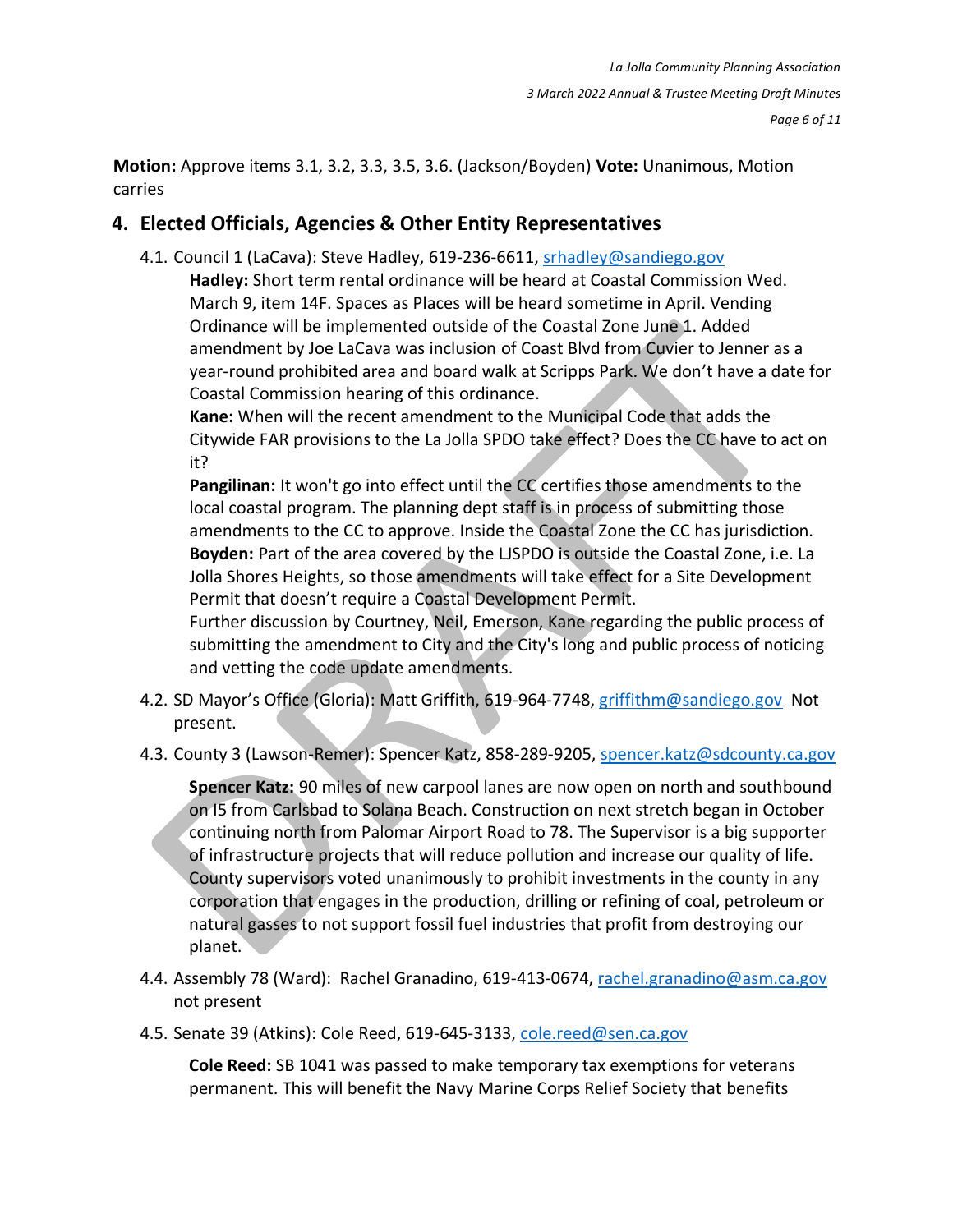veterans and military families. Budget items include SB 113 that provides 6.1 B toward relief to help small business recover from pandemic. SB114 expands State's Covid 19 sick leave. SB 115 provides \$1.9 B. to boost Covid 19 response needs including statewide testing and hospital and medical surgery infrastructure across the state.

4.6. SD Planning: Marlon Pangilinan, 619-235-5293, [mpangilinan@sandiego.gov](mailto:mpangilinan@sandiego.gov)

**Marlon Pangilinan**: Regarding your question about the process for code update recommendations: we do screen the proposals based on insuring they are consistent with the City's climate action goals, equity, housing; that they are streamlining the permitting process; comply with state and Federal regs; they eliminate redundancies, barriers, and contradictions in the MC. The webpage shows the general process. Next there is vetting with stakeholders, then on to adoption process. If unaccepted, the proposer has the opportunity to meet with staff to discuss further. Regarding updating your plan, it seems the streetscape proposal is something many plans typically do support. If there is something technical, we can discuss this further, to see if it is necessary to amend the plan. You don't want to amend the plan if not necessary.

4.7. UCSD Planning: Anu Delouri, 858-610-0376, [adelouri@ucsd.edu](mailto:adelouri@ucsd.edu) not present

**Kane:** At the Friends of Architecture event last Saturday, Jeff Graham gave a very interesting presentation about the future of the UCSD campus. The recording is on the Friends of Architecture website.

## **5. Local Project Reviews (action items as noted)**

These may be *de novo* considerations. Actions by committees are listed for information only. Written comments can be submitted via the Materials & Comments page, link above. In general, applicants for each project have 10-15 minutes to present, an individual representing organized opponents (if there are such) has 10 minutes to respond, and members of the public have 15 minutes for 2-minute comments not already covered in presentations. Trustees then discuss the project for 20 minutes, at which point the President may call for motions and vote.

(none)

## **6. City/State/UCSD Project Reviews (action items as noted)**

(none)

## **7. Policy Discussions, Reviews, & Recommendations (action items as noted)**

7.1. Municipal Code Amendment Recommendations (Will) ACTION

Endorse two SDMC amendments proposed by DPR, one to limit "50% rule" exemptions from CDP requirements for property improvements, and the other to require geotechnical reports for proposed new basements.

**Jackson:** Shared screen showing and describing two proposed amendments that were submitted. We propose adding two provisions to SDMC §126.0704(a), one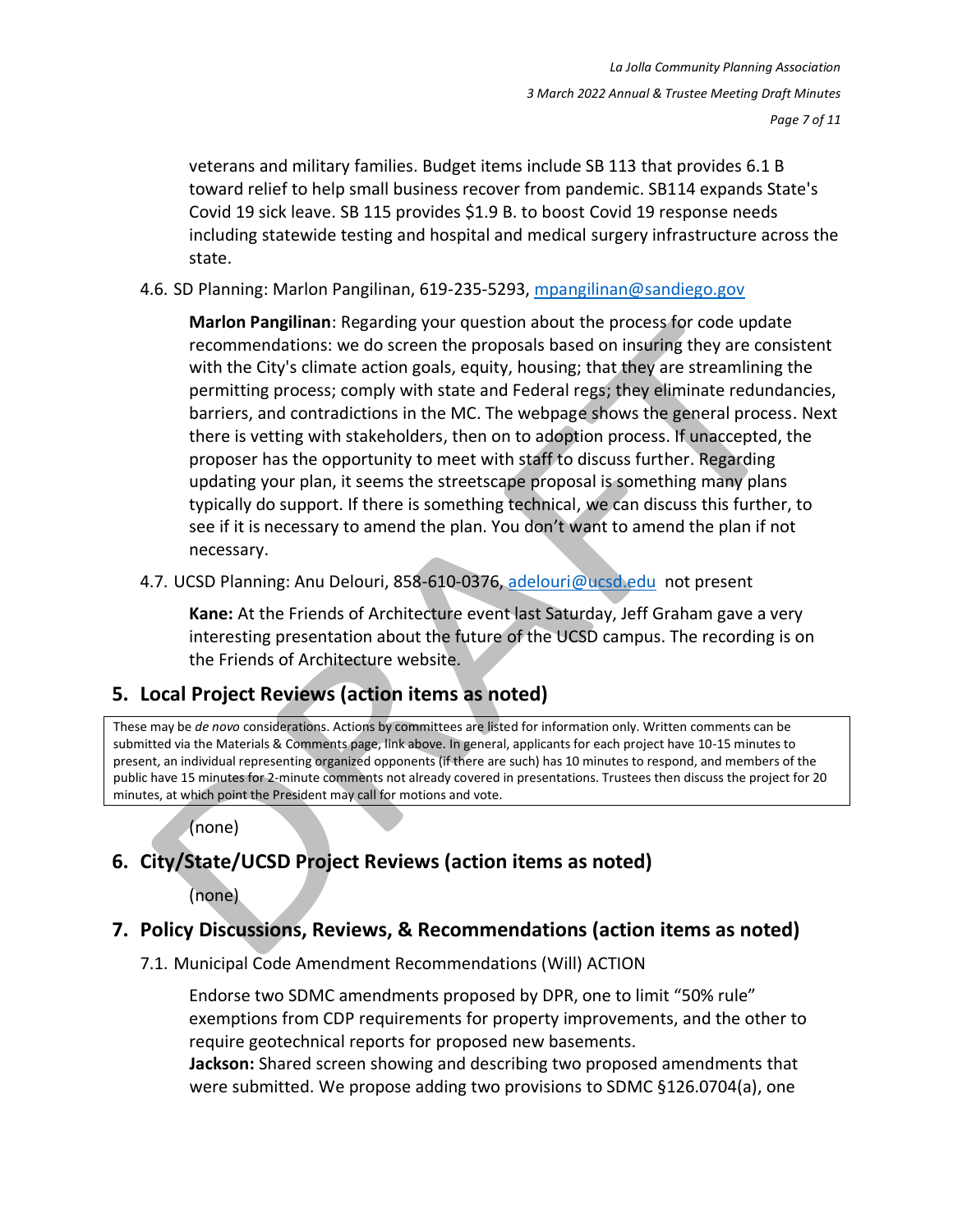specifying that an "improvement" that increases the size of a structure beyond a certain limit requires a CDP, and the other that successive smaller "improvements" within a five-year period require full CDP review. The other is to ensure that there is appropriate geotechnical analysis of basements before they are approved. Expand §145.1803(a)(1) to include basements. Also specify that the geotechnical investigation required by  $\S 145.1803(a)(1)$  must result in a geotechnical report, as defined in §113.0103. (see Materials page for full text of proposals.) **Ish:** There may be pushback on the 5 year time period. I encourage you to stand firm on this.

**Merten:** I suggest use term "gross floor area." The code doesn't define term "interior floor area."

**Weiss:** No sense in changing regulations if the City does not enforce them. **Kane:** Does a Geotechnical report look at underground water flows? **Reply:** No provision for separate hydrology report; this is part of geotechnical in the code as it stands.

**Ish:** Does the definition of basements include underground garage or subterranean floor? **Reply**: it is adopting the definition of basement already in the code. I need to check.

**Neil:** A geotechnical investigation already increases the cost; city has a technical program in place that is not very good, but it will be hard to get this one in. **Merten:** Basement is defined as a building space below grade. MC definition of Geotechnical investigation makes no reference to hydrology studies. You need to include hydrology or water flow as something to be addressed specifically in the report. **Reply:** we need to follow up.

**Courtney:** Basements are a way of cheating on FAR. This does not go far enough.

**Motion**: Endorse in concept these proposals (Weiss/Boyden) **Vote:** Unanimous: Motion carries.

7.2. Coast Walk (Fake)

Update on current and planned projects from Friends of Coast Walk.

**Brenda Fake**: Described the location of Coast Walk Trail and showed slides describing the updates to the trail in 2021 and those proposed for 2022.

- Repaired fence and view platform
- Replaced Torrey Pine Trees @ Goldfish Point and California Golden Poppy
- Repaired walking bridge railings (Troop #4 Eagle Scouts)
- Added natural water mitigation efforts below the bridge (check dams)
- Installed new post/chain for safety next to Coast Walk overlook
- Cleaned up excess dead vegetation and brush trimming from Cave Store to Torrey Pines Road
- Increased community engagement (Eagle Scouts, La Jolla High School) and continued with extensive social media efforts (La Jolla)
- Supported Fay Avenue Project in their effort to obtain an extended permit through project comparisons and helpful introductions.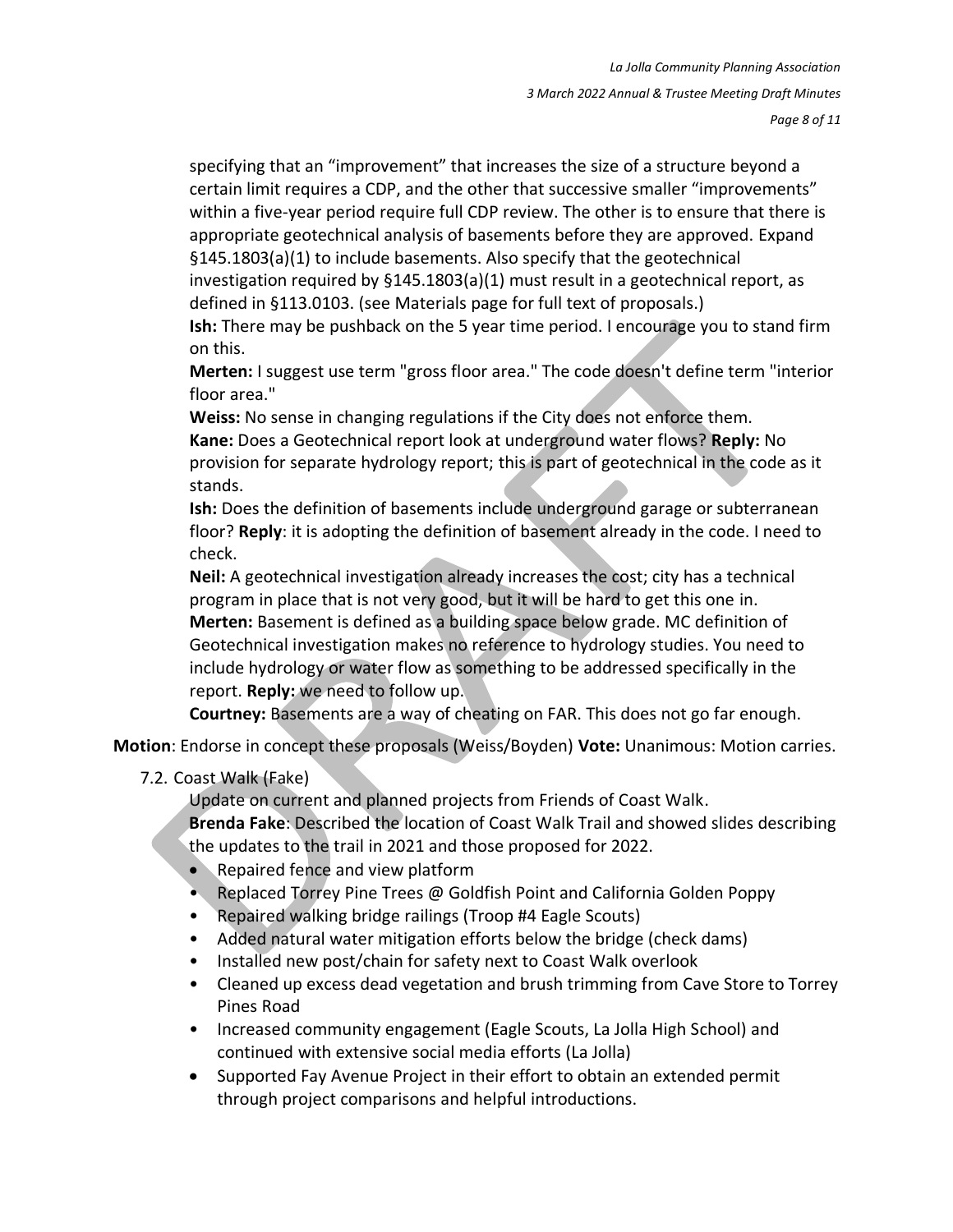Proposed for 2022:

- Native vegetation planting from Goldfish Point to TPR
- On-going invasive plant removal
- Complete 3 Eagle Scout Projects to finish the fence repairs @ Goldfish Point
- Slope repairs at the base of Prospect and on Coast Walk Trail across from 1535 (Recent D#1 budget request for slope repair-7981 Prospect)
- Continue with community outreach efforts (Bishop's, La Jolla High, and Eagle Scouts)

• Replace old signage with new and updated logo w/History Hike QR Code Another slide provided thanks to all the people, volunteers, and community groups supporting Friends of Coast Walk, links to videos showing the transformations of Coast Walk, Facebook link and request for donations.

A video showing the improvements was also shown. (see Materials page for full presentation.)

**Weiss:** what about South American Palm Weevil that kills date palms? **Reply:** We can't touch them. City is doing nothing, and I post a warning about swings with weevils in the trees. We are working on it.

**Kane:** Thanks for all your work and I hope you will help us with social media.

### **8. Officer Reports (action items as noted)**

- 8.1. President: no report
- 8.2. Secretary

**Weissman:** LJCPA is an organization open to La Jolla residents, property owners and local business and non-profit owners at least 18 years of age. Everyone is invited to attend and participate in the meetings. The La Jolla Community Planning Association welcomes the community to our public meetings and encourages expression and discussion of all viewpoints in our open forums.

 I encourage everyone here tonight to sign up to give us a strong voice at city hall and show that you support the work of the Community Planning Groups. Please encourage your friends and neighbors to participate and attend meetings to let our City officials know that La Jolla residents support the La Jolla Community Planning Group.

 For information on how to participate in this group, the application is on the Website – LaJollaCPA.org. Attendance & Membership. To be eligible to vote in the March 2, 2023, election you must have completed a membership application and attended one meeting between February 2022 and February 2023.

 If you register and attend an online meeting your attendance will count towards your meeting attendance requirement. Thank you.

#### 8.3. Treasurer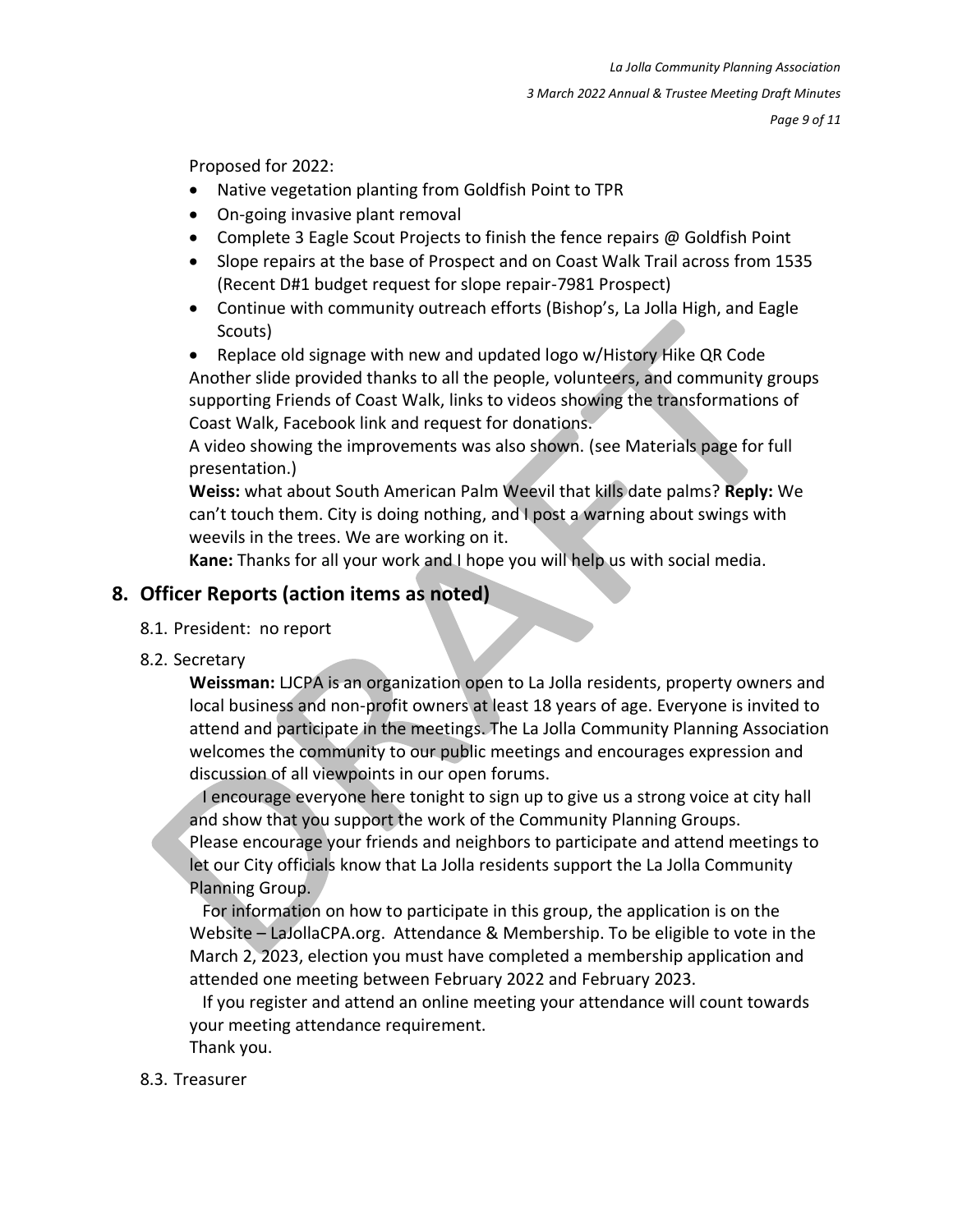Kane reported.

| Beginning Balance as of Feb 1, 2022 | \$796.23 |
|-------------------------------------|----------|
| <b>Total Income</b>                 | 0.00     |
| <b>Total (Expenses)</b>             | (320.00) |
| Net Income/(Expenditure)            | (320.00) |
| Ending Balance of Feb 28, 2022      | \$476.23 |

Donations can be made by mailing a check made out to the LJCPA. Email the Treasurer via info@lajollacpa.org for instructions and address.

#### **9. Reports from Standing, Ad Hoc, and Other Committees (information only)**

9.1. Community Planning Committee (Neil)

#### Upate on CPG reform proposals:

**Neil:** CPC recommendations opposing the new draft of Council Policy 600-24 may not make a difference. The real issue is that this new draft would reduce the influence of CPGs and will not increase participation. My personal opinion is that the changes made by Mr. LaCava in Jan & Feb to the draft cannot be considered improvements. The fact that he is still revising tells me that he is trying to placate some of the requests from the CPC to get them to stop pestering council members. As I stated at CPC on February 22, the only way this change will not happen is if City Council does not vote to approve it. Dist. 2, 3, 9, are vocal at wanting the changes. LJCPA has no voice; our Council Member is not listening to the things we want addressed. The 5 remaining Council Members will have to oppose this to stop it. There is no doubt the Mayor will sign it if only to reduce the Planning Dept. budget. If adopted, it will be difficult to change it going forward. It is expected to be in place by the fall of 2022. LJCPA would need the following new documents:

- Bylaws, redo with major revisions to membership and elections no attendance requirement to vote, no template provided for elections.
- Required operating procedures, we already do a lot of these but will need overhaul
- Possible template for ethical standards.
- Community participation and representation plan, template indicated but not provided yet.

 Mr. LaCava indicated in January when asked what would happen if a planning group didn't seek recognition or was not certified, that the group would be merged with another CPG. We would lose our voice to Pacific Beach or Torrey Pines CPG.

 I told the other groups at CPC to keep contacting your Council Member and letting them know you don't like these plans that are telling volunteers to do more work for less influence. I will stay involved.

 Also, the city is collecting feedback on infrastructure repairs. There was a presentation at CPC by city staff about this feedback data. This is not for CIP